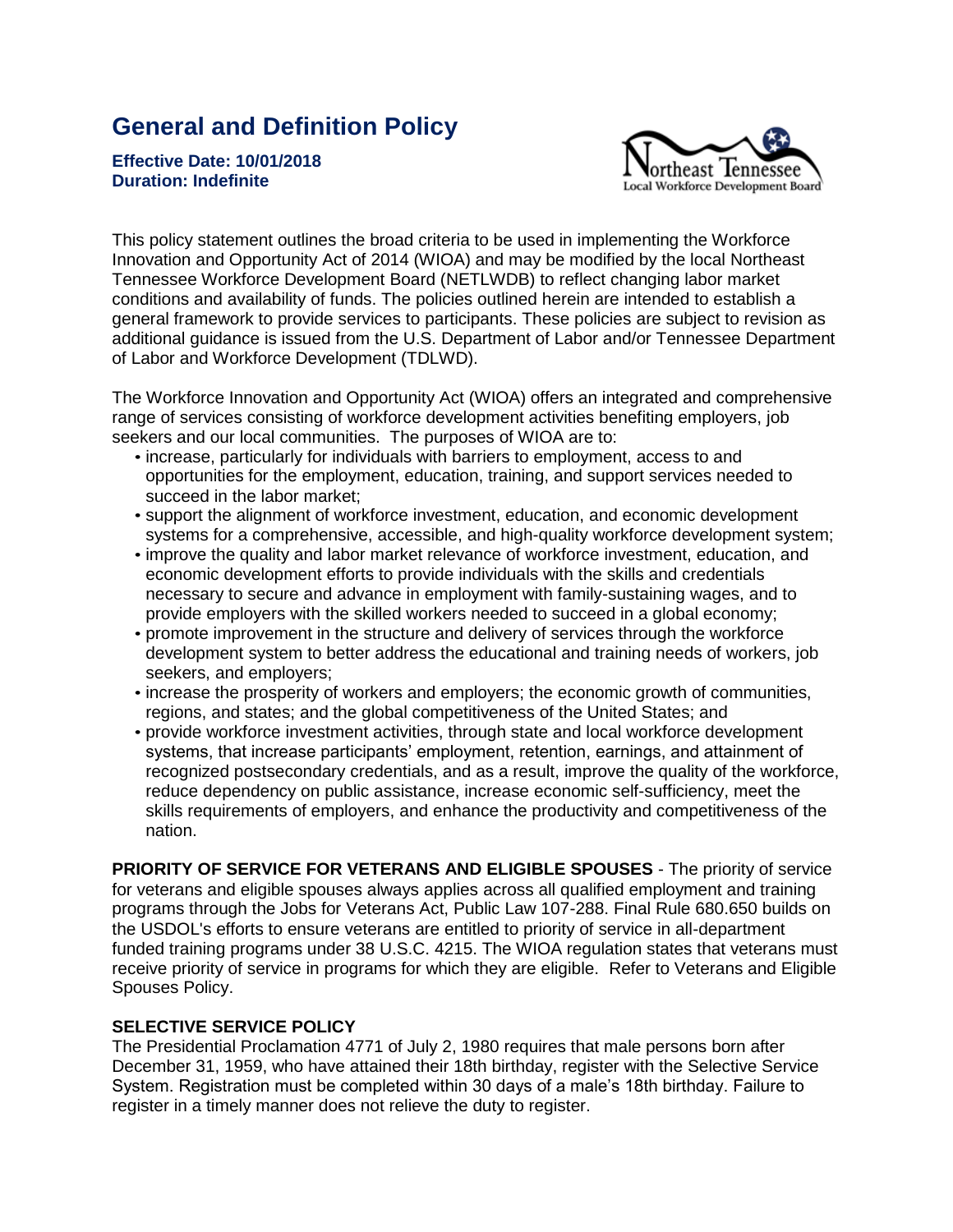WIOA Section 189(h) requires all participants receiving assistance or benefit under WIOA to comply with the Selective Service System registration requirements under the Military Selective Service Act. Section 3(a) of the Military Selective Service Act requires male citizens of the United States who are between 18 and 21 years of age, to present themselves for Selective Service System registration at times and places determined by the President of the United States. Section 12, Subsection (g), of the Military Selective Service Act (as amended by provision contained in the National Defense Authorization Act for fiscal year 1987, P.L. 99-661) requires the registration status of all males born after December 31, 1959 be examined and confirmed.

A person may not be denied a right, privilege, or benefit under the federal law due to failure to present himself for, and submit to registration under Section 3(a) of the Military Selective Service Act if the requirement for the person to register has terminated or becomes inapplicable to the person; and the person shows by a preponderance of evidence that the failure of the person to register was not a knowing and willful failure to register. A male who has failed to register within the 30-day period after his 18th birthday, and who has not yet attained 26 years of age can mitigate his failure to register by presenting himself at a U.S. Post Office or before an official Selective Service System registrar and submitting the information necessary for Selective Service System registration. A male 26 years of age or older who has failed to register is presumptively disqualified from participation in WIOA funded activities and services. A male who has failed to register may not be denied any benefit if he can show by a preponderance of evidence that his failure to register was not knowing and willful. The burden falls on the applicant to provide evidence explaining why he failed to register with the Selective Service System.

## **ASSESSMENTS**

WIOA allows the use of previous assessments for determining appropriate career and training services for participants. WDBs should ensure the previous assessment contains current information and is no more than six months old. In assessing basic skills, local areas must use assessment instruments that are valid and appropriate for the target population and must provide reasonable accommodation in the assessment process, if necessary, for individuals with disabilities. The local area is not required to conduct a new assessment of a participant if it determines that it is appropriate to use a recent assessment of the participant conducted pursuant to another education or training program. Assessments may include, but are not limited to, Career Scope, CASAS, and Test for Adult Basic Education (TABE), and National Career Readiness Certificate (NCRC). In addition, reference TDLWD WSG TN-WIOA (17-05).

## **DISABILITY**

Americans with Disabilities Act (ADA) defines a person with a disability as an individual who has a physical or mental impairment that substantially limits at least one major life activity, has a record of such impairment, or is regarded as having such impairment. Under ADA, disability is not a medical term but instead a legal categorization. Americans with Disabilities Act of 1990 (as amended) Section 12102(1). Please reference Workforce Services Policy - Auxiliary and Americans with Disabilities Act Guidance TN-WIOA (17-8)

**AUXILIARY AIDS AND SERVICES** (Americans with Disabilities Act of 1990 (as amended) Section 12103(1); 28 CFR 36.303): includes

 $\circ$  Qualified interpreters, note takers, computer-aided transcription services, written materials, telephone handset amplifiers, assistive listening devices, assistive listening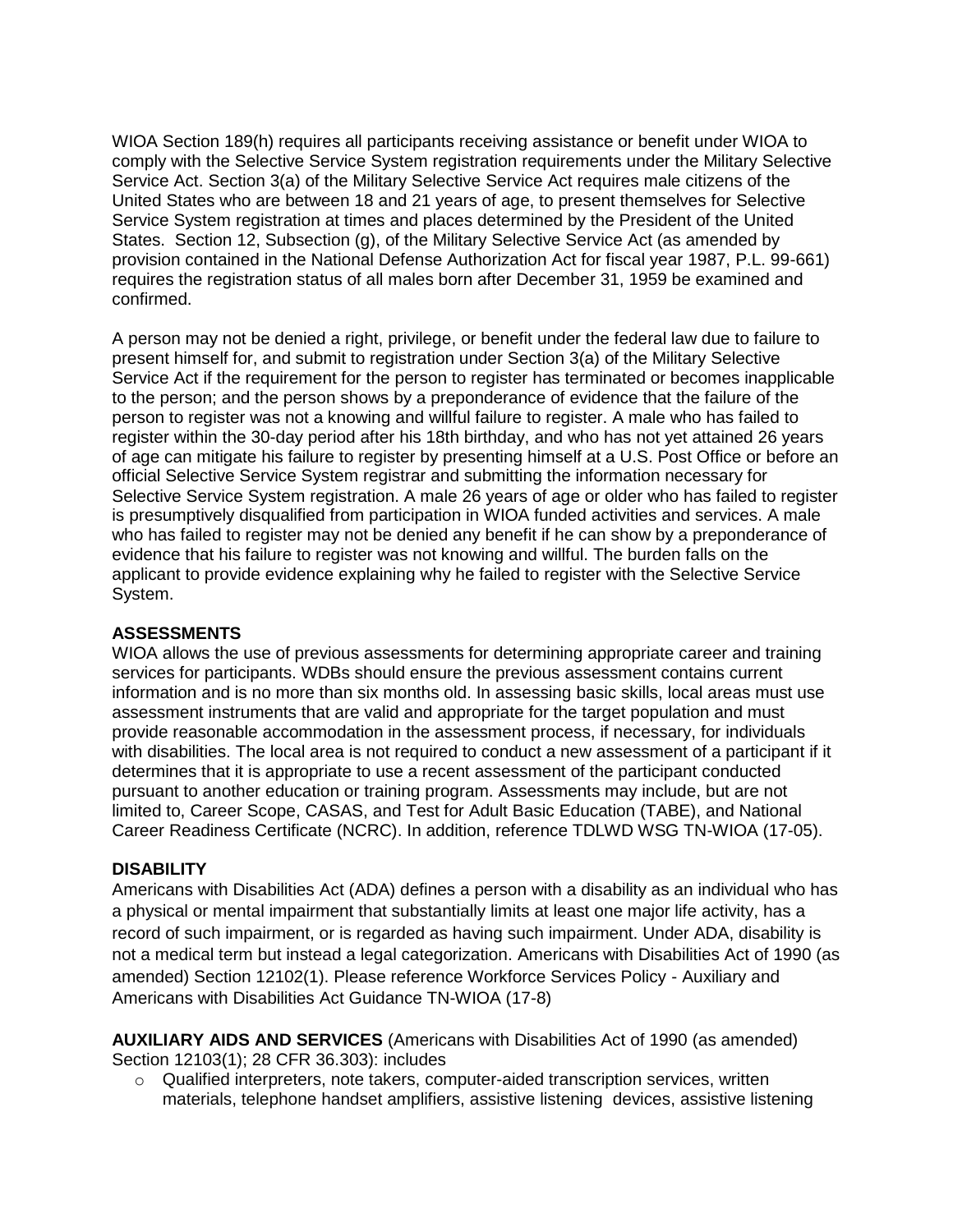systems, telephones compatible with hearing aids, closed caption decoders, open and closed captioning, telecommunications devices for deaf persons (TDDs), videotext displays, or other effective methods of making aurally delivered materials available to individuals with hearing impairments

- $\circ$  Qualified readers, taped texts, audio recordings, Brailed materials, large print materials, or other effective methods of making visually delivered materials available to individuals with visual impairments
- o Acquisition or modification of equipment or devices
- o Other similar services and actions

Please reference Workforce Services Policy - Auxiliary and Americans with Disabilities Act Guidance TN-WIOA (17-8).

**BASIC SKILLS DEFICIENT** - defined in WIOA section 3(5) as an individual:

- Who is a youth (18-24), that the individual has English reading, writing, or computing skills at or below the 8th grade level on a generally accepted standardized test; or
- Who is a youth or adult that the individual is unable to compute or solve problems, or read, write, or speak English, at a level necessary to function on the job, in the individual's family, or in society.

**RETENTION AND FOLLOW-UP SERVICES** - Follow-up services must be made available, as appropriate, including counseling regarding the workplace, for all participants for a minimum of 12 months after the first day of employment. Retention and follow-up services are critical services provided after a closure/exit from the program to help ensure the participant is successful in employment and for youth this may include the successful transition and retention in postsecondary education and training. All participants must receive some form of retention and follow-up services for a minimum duration of 12 months. The types of services provided and the duration of services must be determined based on the needs of the individual, and therefore, the type and intensity of follow-up services may differ for each participant.

**VERIFYING IDENTITY AND EMPLOYMENT ELIGIBILITY -** WIOA details the instructions and required use of the I-9 Immigration and Naturalization Form when determining identify and Authorization to Work. WIOA service providers also use this form as the basis to determine eligibility for Title I programs. Refer to NETLWDB Verifying Identity and Employment Eligibility.

**EQUAL OPPORTUNITY (EO) AND COMPLAINT PROCEDURE** – EO and complaint procedures are available upon request from AJC staff, NETLWDB staff and are also available at [www.netlwdb.org](http://www.netlwdb.org/) and [www.netcc.org.](http://www.netcc.org/)

**WAIVER PROVISION** – NETLWDB policies may be waived, contingent upon extenuating circumstances, as recommended by the American Job Center system staff members to NETLWDB Board staff. Upon favorable review, Board staff will issue written approval. However, those policies which are based upon provisions mandated by the act or regulations thereto may not be waived.

**SPECIAL NOTE:** As a result of the re-alignment of LWDAs across the state, NETLWDA is now serving individuals who were enrolled under of the policies of the former LWDA 2. In order to support the continued program success of these participants, to eliminate barriers to successful completion of program activities and to demonstrate good faith efforts in meeting program obligations at the time of